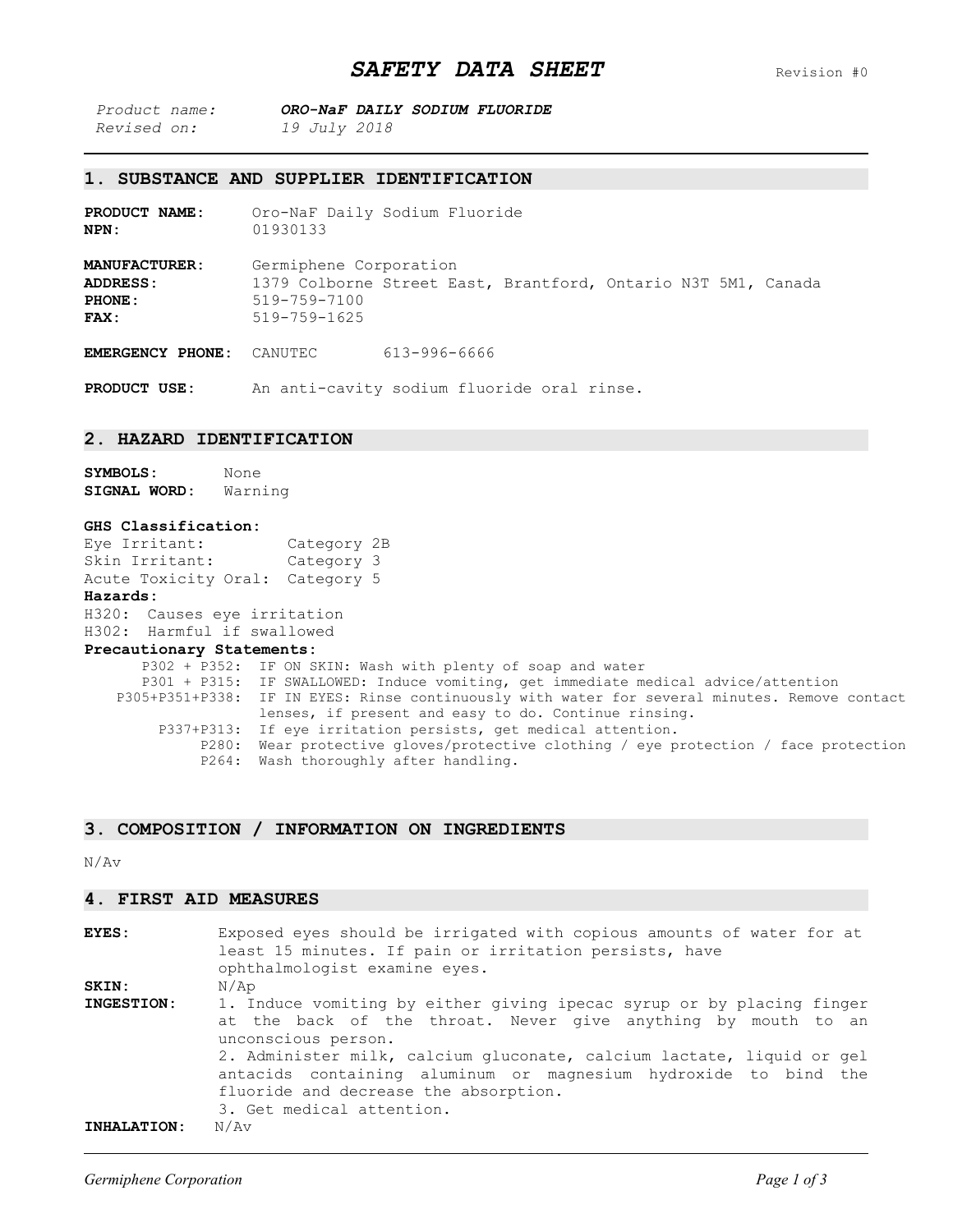| Product name:      |                     |  | ORO-NaF DAILY SODIUM FLUORIDE |
|--------------------|---------------------|--|-------------------------------|
| <i>Revised on:</i> | <i>19 July 2018</i> |  |                               |

## **5. FIREFIGHTING MEASURES**

**FLAMMABILITY:** No<br>**COMBUSTIBLE:** No COMBUSTIBLE:

#### **6. ACCIDENTAL RELEASE MEASURES**

Carefully scoop up spill. Dilute with sufficient water. Wipe with damp cloth. Clean spill area.

#### **7. HANDLING AND STORAGE**

Store at controlled room temperature (15-30°C).

#### **8. EXPOSURE CONTROLS / PERSONAL PROTECTION**

**VENTILATION:** None required. **RESPIRATORY PROTECTION:** No **EYE PROTECTION:** No **SKIN PROTECTION:** No **OTHER PROTECTIVE CLOTHING OR EQUIPMENT:** No

#### **9. PHYSICAL AND CHEMICAL PROPERTIES**

**APPEARANCE:** Clear, colour characteristic of flavour<br> **Characteristic of flavour**<br>
Characteristic of flavour Characteristic of flavour<br>Liquid **PHYSICAL STATE:**<br>pH: **5.0 - 7.0**<br>N/Av **BOILING POINT:** N/Av<br> **FREEZING POINT:** N/Av **FREEZING POINT:**<br>EVAPORATION RATE: **EVAPORATION RATE:**  $N/A_V$ **VISCOSITY @ 25 ± 0.5°C:** N/Av **VAPOUR PRESSURE (mmHg):** N/Av **SPECIFIC GRAVITY @ 22 ± 1°C:** 1.0 - 1.03 SOLUBILITY:

## **10. STABILITY AND REACTIVITY**

**STABILITY:** Yes **CONDITIONS TO AVOID (STABILITY):** N/Av **INCOMPATABILITY (MATERIALS TO AVOID):** N/Av **HAZARDOUS DECOMPOSITION PRODUCTS:** 

## **11. TOXICOLOGICAL INFORMATION**

N/Av

## **12. ECOLOGICAL INFORMATION**

N/Av

## **13. DISPOSAL CONSIDERATIONS**

**WASTE DISPOSAL METHOD:** No special requirements. Dilute with water and allow to run down drain. Dispose of in accordance with local, provincial, and federal law.